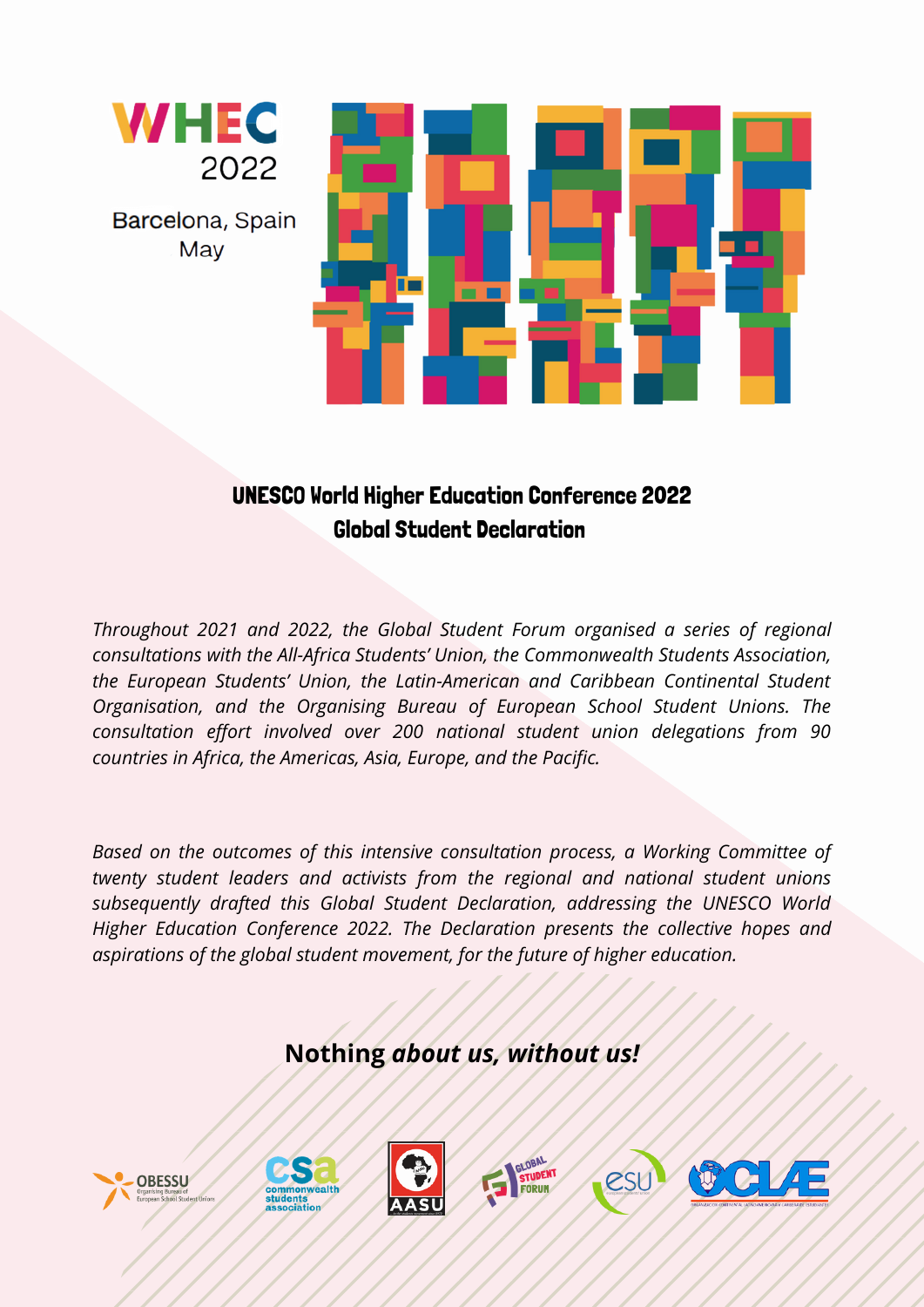UNESCO World Higher Education Conference 2022 Global Student Declaration









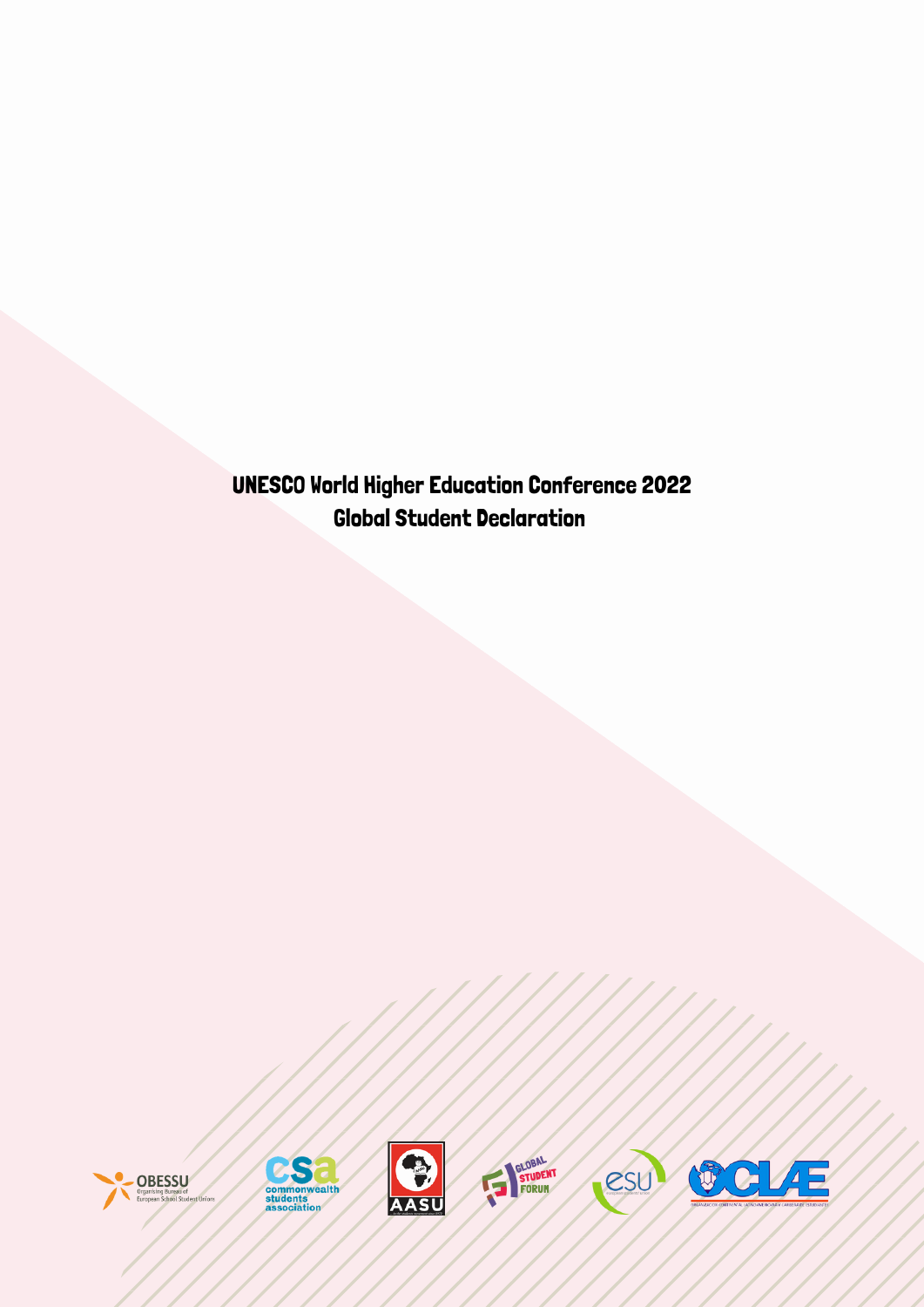

#### Student Participation, Institutional Democracy & Governance

- 1. In support of the right to education outlined in the *Universal Declaration of Human Rights* (1948) and *Sustainable Development Goal 4* (SDG4), student participation in higher education should be recognised as an imperative for furthering social justice, democratisation, and sustainable development, to generate change in public policy and to strengthen educational frameworks globally.
- A collegial approach to higher education governance must take the concerns and 2. aspirations of all stakeholders into account, and facilitate access to relevant spaces for legitimate representation from every university body. Only when students, members of schools, departments and faculty, and general staff recognise that sharing the governance of an education institution is a common responsibility, can the vital deliberations and collaborative dialogue take place, leading to long-term and strategic decisions upholding the best collective interests for all parties involved.
- 3. The meaningful involvement of democratically elected student union representatives in higher education governance and policy making must be regarded as a fundamental value and pivotal building block of institutional democracy and civic participation.
- UNESCO's education sector and the section for higher education specifically, needs to 4. move from working with top-down selected individuals from the youth constituency to engaging in meaningful partnerships with democratic and representative student unions and their elected spokespeople.
- 5. Student participation can only be regarded as meaningful if it creates a tangible impact on the outcomes of decision making processes in higher education institutions (HEIs), with government officials, and wider civil society.
- 6. Intergovernmental organisations, states and HEIs need to make sure that student unions are able to work politically and are financially resilient; maintaining student union autonomy and political independence is essential in order to support students in successfully fulfilling their role as a civic voice in society
- More responsive models of higher education governance and targeted support systems 7.that accommodate diverse student participation are needed to foster a quality culture of representation and meaningful engagement.

The Global Student Forum (GSF) is the umbrella organisation of the international student movement and was founded in 2020 by the All-Africa Students Union (AASU), Commonwealth Students' Association (CSA), European Students Union (ESU), Organising Bureau of European School Student Unions (OBESSU) and the Latin-American and Caribbean Continental Student Organisation (OCLAE). The GSF represents the interest of 202 member unions and student organisations from 122 countries and territories towards the decision making bodies of the international community.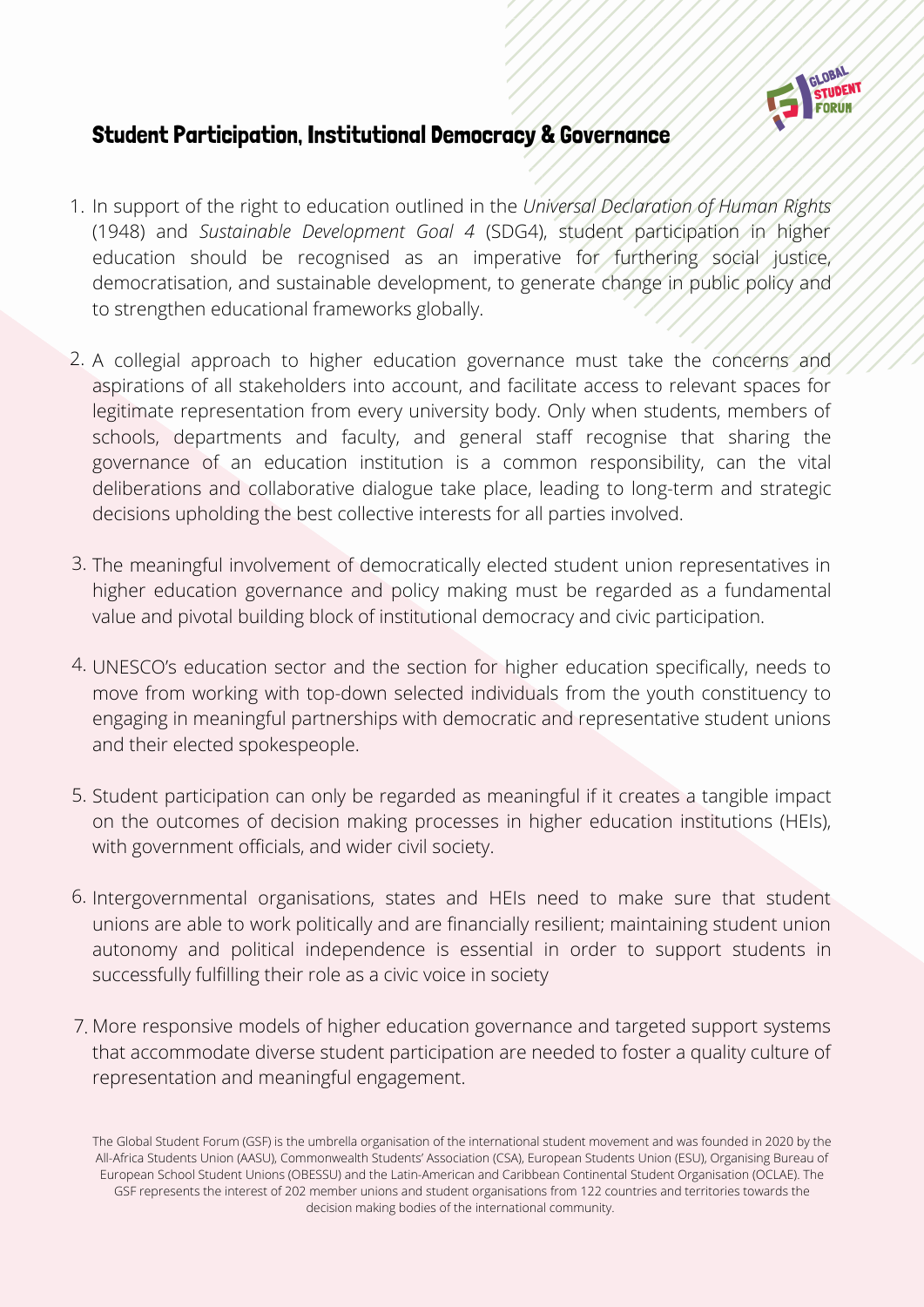

- 8. Democratic leadership training and similar capacity building efforts aimed at supporting strategic governance should be prioritised in order to increase leadership capabilities in all sectors, especially within the academic community.
- 9. An inclusive approach to leadership is necessary in academic environments, to allow a modern collegial institution to be intersectional and self-critical, ensuring diversity, addressing discrimination mechanisms, and identifying the barriers preventing equal participation of individuals from all backgrounds, to combat gender stereotypes and glass ceilings.
- 10. HEIs need to live up to their public responsibility and role model function by putting ethics committees and ethics guidelines in place to monitor academic integrity, inclusion and non-discrimination as well as considerations pertaining to sustainability and environmental impact.

#### Student Participation, Institutional Democracy & Governance

- In support of the tenets of academic freedom presented in the 1997 Recommendation 11. Concerning the Status of Higher Education Teaching Personnel, students should be recognised as recipients of HEIs autonomy, whether locally, nationally, regionally, or globally, concerning the status of academic freedom, without constriction by prescribed doctrine.
- 12. The functions proposed therein should be adopted as tenets of student academic freedom and included by governments and HEIs - and encouraged to be expanded for other educational institutions - in legislation, policy, and practice. This includes:
- 13. The freedom of discussion for students to voice controversial or unpopular opinions, and to express opinions about their educational institution or system in which they function, without placing themselves or others in jeopardy.
- The freedom for students to carry out research, and publish results thereof, recognizing 14.that students are members of a community of scholars preserving, disseminating and expressing freely their opinions on traditional knowledge and culture, in the pursuit of new knowledge.

The Global Student Forum (GSF) is the umbrella organisation of the international student movement and was founded in 2020 by the All-Africa Students Union (AASU), Commonwealth Students' Association (CSA), European Students Union (ESU), Organising Bureau of European School Student Unions (OBESSU) and the Latin-American and Caribbean Continental Student Organisation (OCLAE). The GSF represents the interest of 202 member unions and student organisations from 122 countries and territories towards the decision making bodies of the international community.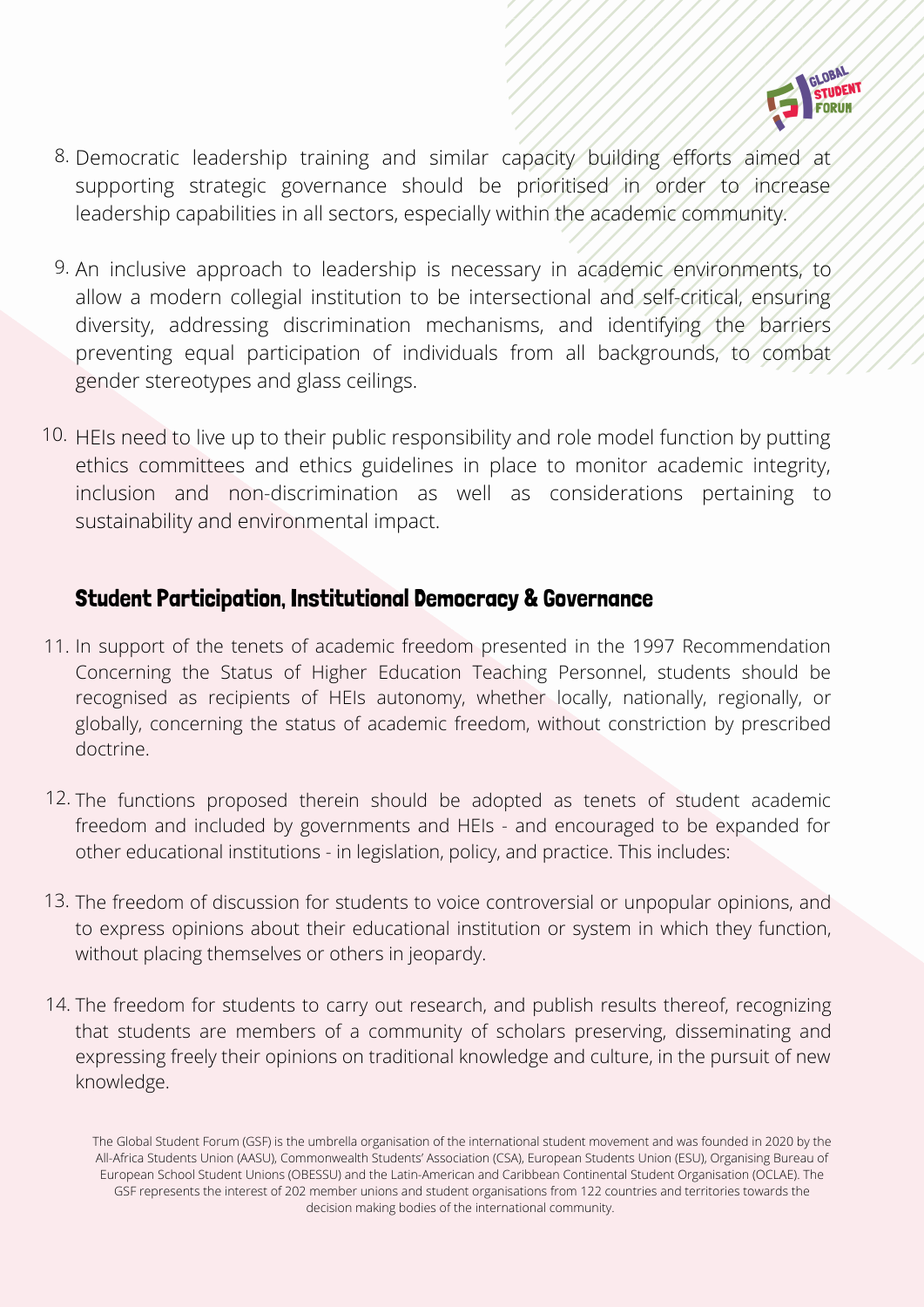

- 15. The freedom for students to learn and be taught in the scholarship of academic freedom regarding the proper enjoyment of academic freedom, and the rights and responsibilities for institutional autonomy to facilitate this freedom.
- 16. The freedom from state or institutional censorship or interference where that censorship includes a social, political, cultural, or economic imposition upon the student, that affects the exercise of the functions stated in this Declaration.
- 17. The freedom for students to participate in professional or representative academic or education-related bodies as respected members of these groups, who are recognised as bringing their own expertise.
- All students should have the right to fulfill the aforementioned functions without 18. discrimination, fear of repression, defamation, retaliatory action, wrongful detention or prosecution, and restriction of movement, by the state or any other source.
- 19. Non-compliance of the 1997 Recommendation for staff, and where relevant, students, should be monitored by the specialised agencies of the United Nations, relevant government departments and ministries, and civil society organisations, to safeguard the tenets of academic freedom as far as possible.

#### Academic Citizenship

- 20. Students should be accepted as a central demographic participating in, and being engaged with, the ecosystem of academic citizenship, incorporating both learning about wider society and contributing to society in terms of learning and research.
- 21. The facilitation of learning and research opportunities by HEIs and the state should incorporate the proactive exercise of academic citizenship including collegial contributions to the academic community and wider society, and providing opportunity for students to exercise civic participation in research, pedagogy, and practice.
- 22. The exercise of academic citizenship by students should focus on ethics and integrity, facilitating fairness, equity, respect, responsibility, courage, and accountability in learning and research to support the academic community and wider society, while rewarding and incentivizing such practices.

The Global Student Forum (GSF) is the umbrella organisation of the international student movement and was founded in 2020 by the All-Africa Students Union (AASU), Commonwealth Students' Association (CSA), European Students Union (ESU), Organising Bureau of European School Student Unions (OBESSU) and the Latin-American and Caribbean Continental Student Organisation (OCLAE). The GSF represents the interest of 202 member unions and student organisations from 122 countries and territories towards the decision making bodies of the international community.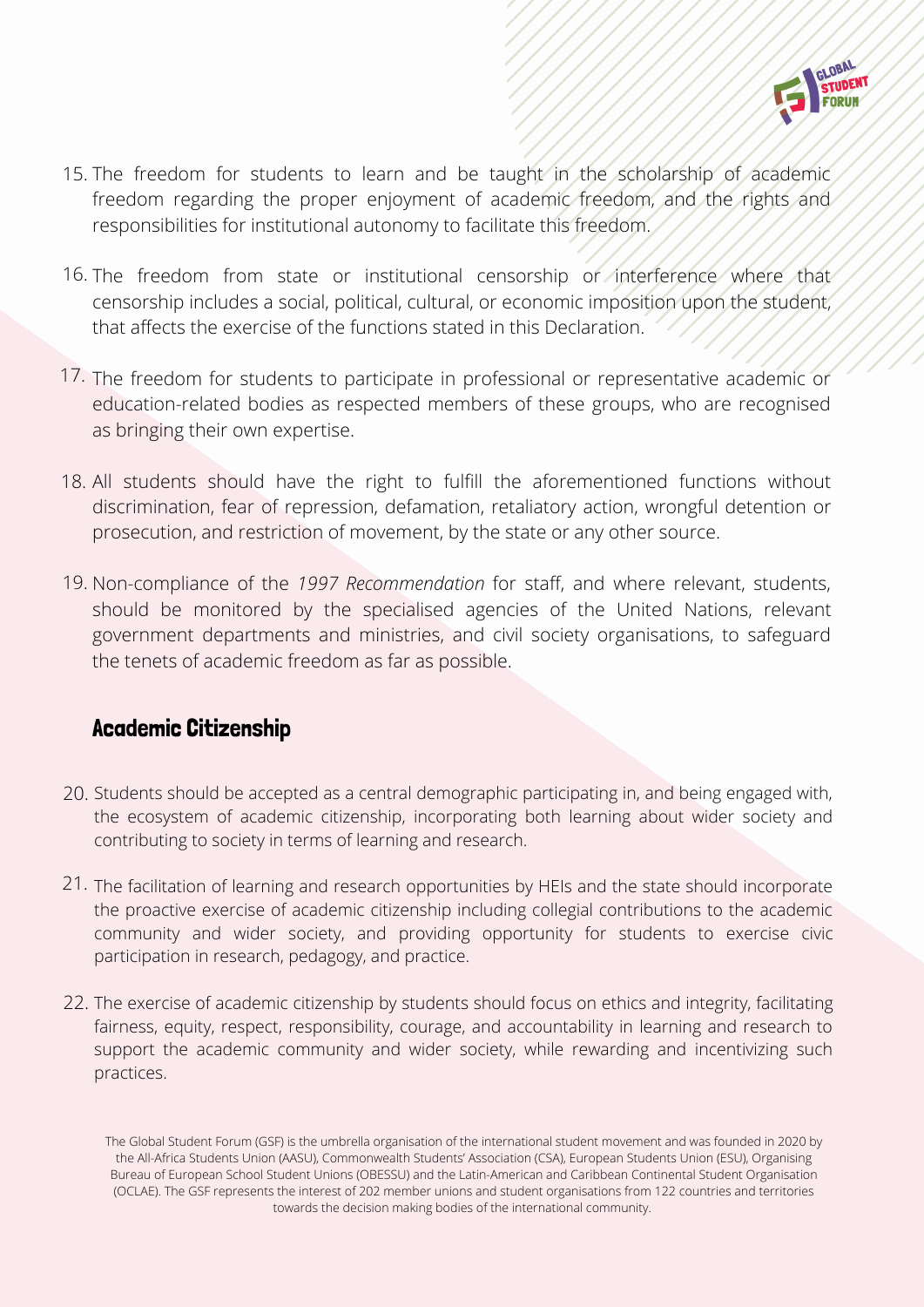

23. Student services, institutional services, discipline-based services, and public services related to the organisational structure of HEIs, should seek to embody the democratic values that promote and uphold academic citizenship and civic-mindedness.

#### Financing Higher Education as a Public Responsibility and Common Good.

- 24. Long-term economic planning with meaningful and sustainable public investments in HE in accordance with the 2021 Paris Declaration - which urged all governments to fulfil without delay the commitments that states agreed upon at the 2021 World Education Forum, the 2015 Incheon Conference, and the 2018/2020 Global Education Meetings, needs to be ensured.
- 25. States need to allocate at least 4-6% of GDP and/or at least 15-20% of total public expenditure to education, and devote an adequate share of national stimulus packages to education, particularly towards targeted support for marginalised learners', school (re-)enrolment, learning recovery, and socio-emotional well-being, as well as skills development for employment.
- 26. States should increase the volume, predictability, and effectiveness of international aid to education by meeting the benchmark of 0.7% of donor gross national income for official development assistance (ODA) to developing countries.
- 27. An increased share of ODA to education as a percentage of total ODA is needed, to ensure that international aid to education is aligned with national education plans and consistent with aid effectiveness principles.
- 28. Sufficient public funding should guarantee stability and sustainability in the development of general education and HE, encouraging state decision-making to be based on wider goals, not solely on short-sighted financial benefits, and allow the participation and completion of higher education by students from a diverse range of socioeconomic backgrounds.
- Mindful of steadily growing commodification and privatisation, the management of 29.private sector funding should be carried out transparently by democratic bodies, either on an institutional or governmental level, or by a publicly mandated, accountable and independent body, involving the main stakeholder groups of higher education.

The Global Student Forum (GSF) is the umbrella organisation of the international student movement and was founded in 2020 by the All-Africa Students Union (AASU), Commonwealth Students' Association (CSA), European Students Union (ESU), Organising Bureau of European School Student Unions (OBESSU) and the Latin-American and Caribbean Continental Student Organisation (OCLAE). The GSF represents the interest of 202 member unions and student organisations from 122 countries and territories towards the decision making bodies of the international community.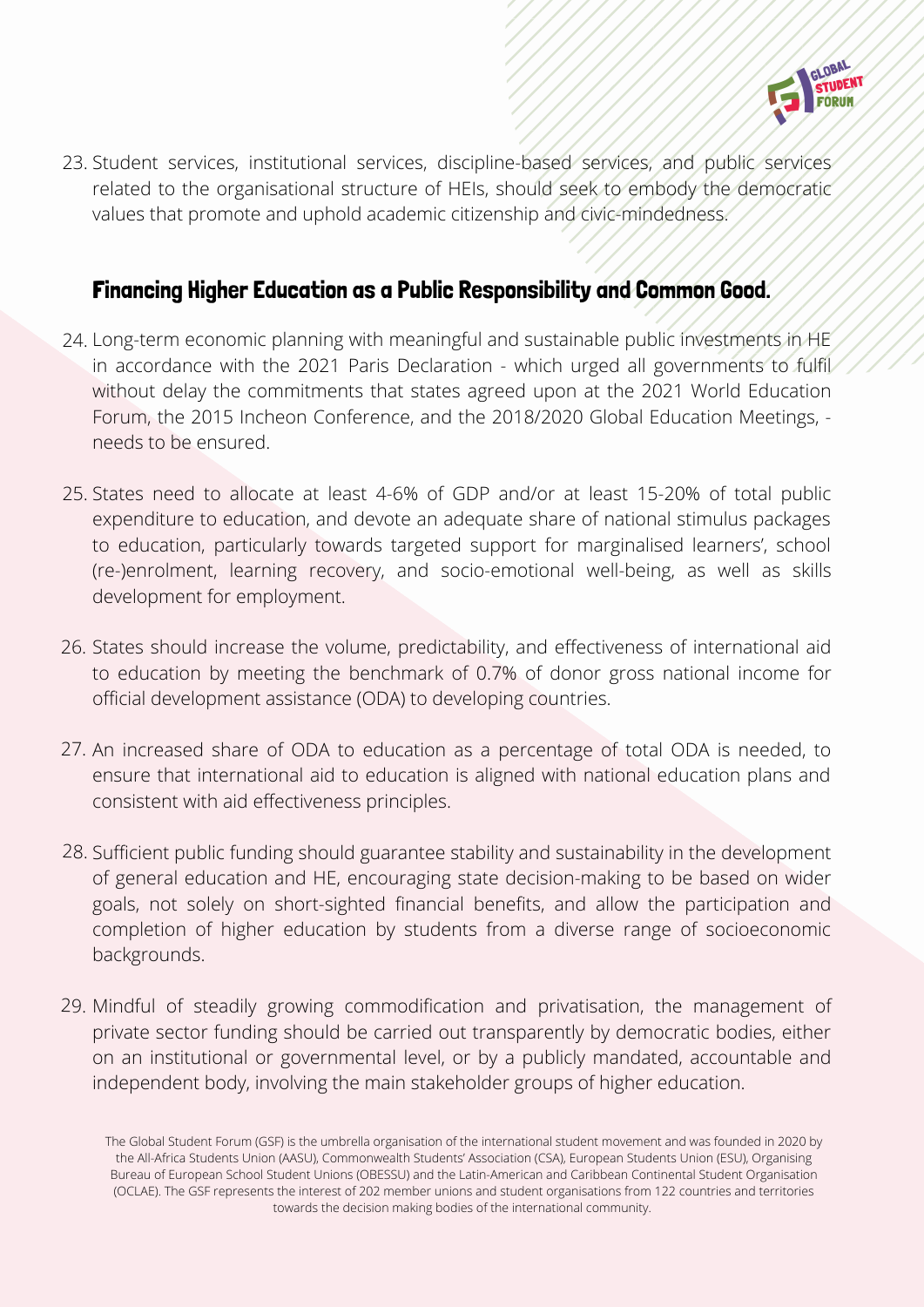

- Student unions need to be involved in the decision-making process for education funding 30. at local, national, regional, and global levels, to ensure participation, transparency and accountability in budgets and in any decision-making process of higher education institutions, paying special attention to externally funded projects to avoid conflicts of interest and corporate influence on research outcomes.
- Specific funding programmes supporting basic needs infrastructure, particularly around 31. sanitation and hygiene, in eco-sustainable and digitally connected buildings should be prioritised.
- Students' mental health needs should be addressed through specific funding tools, 32. providing concrete, accessible services on well-being.
- 33. Psychosocial interventions by educators and counsellors on site and through online programs that can prevent depression, aggressive behaviours and substance abuse among students should be available and adequately financed.
- Stable contracts and adequate salaries need to be provided to researchers, teachers and 34. staff to ensure the dignity and attractiveness of the profession, and to cater for the social recognition of education workers based on healthy labour conditions and fair wages relevant to the local, national, regional and global contexts.
- 35. Public and private investments must be effective and always subject to a process of public review, social balance sheet, transparency and accountability; agents of government ministries and international organisations must always be allowed to investigate, especially in the case of private or jointly-owned foundations, the final purposes of the investments; safeguarding the independence of funding must protect higher education as an area of freedom against possible retaliation by political coercion and, at the same time, serve as a protection for public opinion against speculation and private interests.
- 36. Considering the general post-COVID-19 macro-economic framework, austerity policies need to be stopped and replaced with ambitious targets for tax reforms, using progressive taxes, especially on wealth and corporations, to ensure and fund major public investments in education.

The Global Student Forum (GSF) is the umbrella organisation of the international student movement and was founded in 2020 by the All-Africa Students Union (AASU), Commonwealth Students' Association (CSA), European Students Union (ESU), Organising Bureau of European School Student Unions (OBESSU) and the Latin-American and Caribbean Continental Student Organisation (OCLAE). The GSF represents the interest of 202 member unions and student organisations from 122 countries and territories towards the decision making bodies of the international community.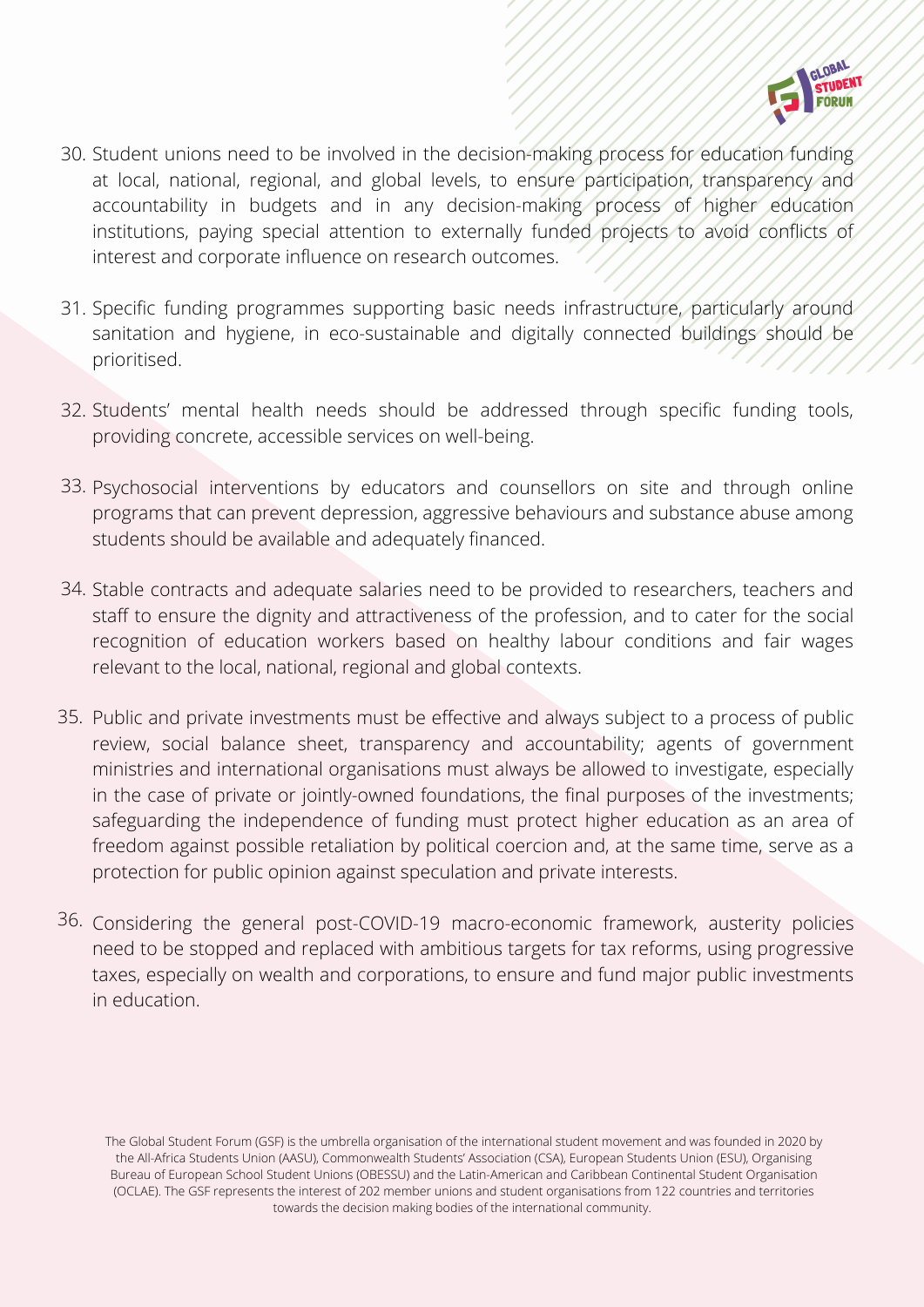

#### Inclusive Higher Education.

- 37. Higher education must be accessible to everyone regardless of disability, race, gender, sexual orientation or religious beliefs. Special consideration must be taken to eliminate barriers for students with special educational needs.
- 38. A rights-based approach is necessary to minimise discrimination and inequity in higher education, to equip and support vulnerable groups including political, or religious minorities, women, disabled persons, migrant or refugee communities, ethnic minorities, and indigenous and First Nations peoples.
- 39. All education-related stakeholders in higher education should contribute to raising awareness and creating a mind-set that values higher education from an early age, encompassing a holistic approach towards different stages of education, linking skills acquired during school years to potential career paths after completion of higher education and strengthening the opportunities for first-generation students, and ensuring social mobility that will enable vulnerable groups to enter, transit and complete higher education.
- Affirmative action through targeted subsidies and benefits must be conducted to 40. promote and widen access to educational pathways for marginalised communities and individuals from less privileged societal groups.
- Curricula should be remodelled to include a more direct linkage with employment, 41. entrepreneurship and vocational learning to attract students from less financially privileged backgrounds.
- 42. Higher education systems need to be decolonised and indigenised to include local sensitivities, traditions, cultures and world views in order to connect more with local communities.
- $43$ . Refugees need to be proactively enabled to participate in higher education and to continue their learning paths through fair recognition of prior qualifications and additional support services such as language and entry courses.

The Global Student Forum (GSF) is the umbrella organisation of the international student movement and was founded in 2020 by the All-Africa Students Union (AASU), Commonwealth Students' Association (CSA), European Students Union (ESU), Organising Bureau of European School Student Unions (OBESSU) and the Latin-American and Caribbean Continental Student Organisation (OCLAE). The GSF represents the interest of 202 member unions and student organisations from 122 countries and territories towards the decision making bodies of the international community.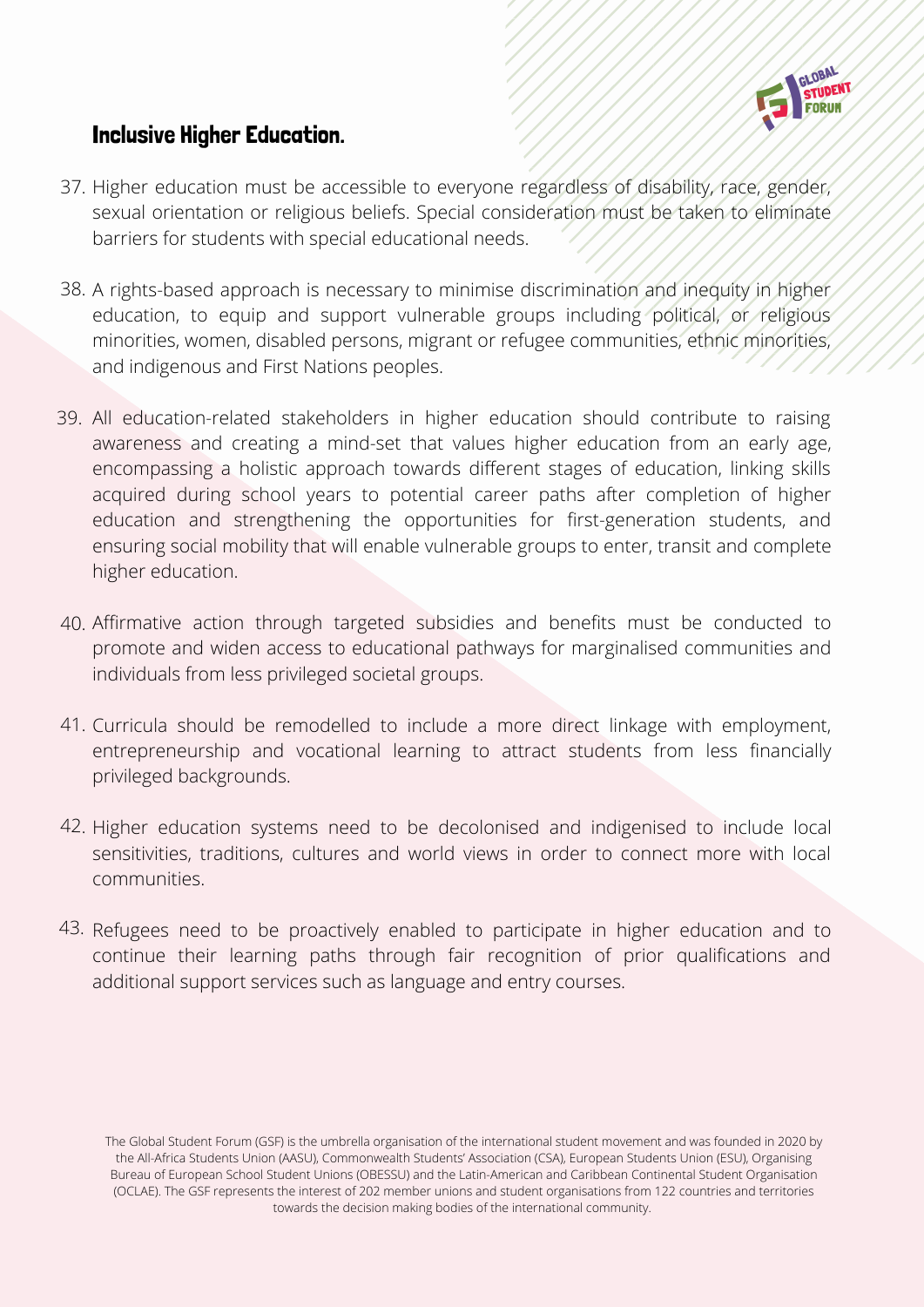

- 44. Gender equality must be recognised as crucial in furthering inclusivity in higher education, requiring international organisations, states and education stakeholders to support the implementation of policies that speak to women and LQBTQIA+ people in tertiary institutes.
- All HEIs should develop Gender Equality Plans to be rapidly implemented in the form of 45. creating gender parity margins, as well as zero-tolerance sexual harrassment and genderbased violence policies with effective accountability proceedures in place.
- HEIs must ensure systemic transformation by creating policies that speak specifically to the 46. LGBTQIA+ community, and implement justice and safe spaces for those suffering from discrimination by other individuals within the academic community.
- 47. HEIs need to put in place policies that prevent minority group students from discrimination and harrassment.

#### Academic Mobility and Internationalisation

- 48. Students' rights must remain at the core of the mobility process, and strong representation of students in the development of international programmes must be ensured. Effective student representation should be established whenever new governing structures for international programmes and projects are devised.
- 49. HEIs need to incorporate structures that aim to uplift and support students of disadvantaged and underrepresented groups. From an internationalisation perspective, quality assurance standards and mechanisms for the bilateral, regional, or global recognition of degrees to aid the mobilisation of student bodies, must be harmonised for sustainability and inclusivity.
- 50. When establishing deep, structural, international collaboration between HEIs, students should have the same rights concerning access, tuition fees and student welfare. For each of these rights, the minimum benchmark should be set by the institution that has the highest standard of inclusion.

The Global Student Forum (GSF) is the umbrella organisation of the international student movement and was founded in 2020 by the All-Africa Students Union (AASU), Commonwealth Students' Association (CSA), European Students Union (ESU), Organising Bureau of European School Student Unions (OBESSU) and the Latin-American and Caribbean Continental Student Organisation (OCLAE). The GSF represents the interest of 202 member unions and student organisations from 122 countries and territories towards the decision making bodies of the international community.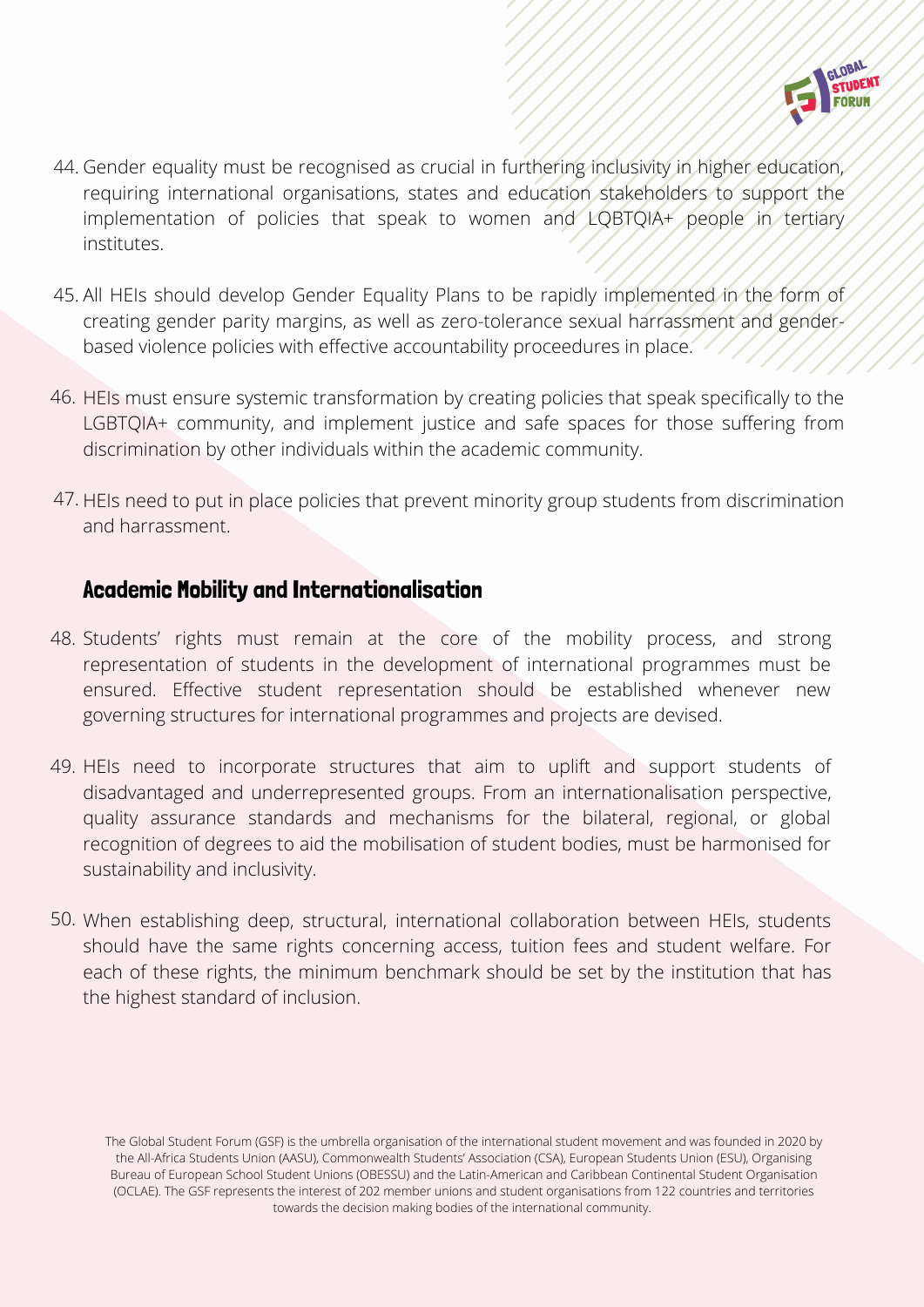

- 51. The quality of learning mobilities should be at the centre of attention and not sacrificed with the excuse of an enriching intercultural experience. International students must have the same rights regardless of the type of mobility they engage in, with equal access to all educational services equivalent to domestic students.
- 52. The quality of international internships should be ensured, with a focus on student centred learning, adequate supervision, and workload measured through fair and agreed tools.
- 53. To prevent mobility from becoming the privilege of a few students with a good financial background, mobility must be sufficiently funded and support systems put in place.
- 54. Student grants should be high enough to cover actual living costs in the host country, grants should be portable, and additional grants should be available to cover the extra costs associated with mobility.
- 55. Daily transportation needs in the host country should be free for all students. In case it is not, a transportation pass should be provided for international students at the same price as for local students, covering the entire mobility period.
- 56. Draft bridging courses should be introduced in countries with undergraduate degrees of smaller lengths to make students eligible for graduate and postgraduate degrees in other countries.
- 57. Transnational education in HEIs from countries with well-developed higher education systems should export their study programmes to countries where local institutions are unable to meet the national demand for study places.
- 58. Sustainability standards have to be incorporated into teaching and mobility guidelines; with relevant UN-agencies including UNESCO taking a leading role in promoting an inclusive outreach and engagement strategy for students and faculty to move towards an inclusive teaching and learning environment.

The Global Student Forum (GSF) is the umbrella organisation of the international student movement and was founded in 2020 by the All-Africa Students Union (AASU), Commonwealth Students' Association (CSA), European Students Union (ESU), Organising Bureau of European School Student Unions (OBESSU) and the Latin-American and Caribbean Continental Student Organisation (OCLAE). The GSF represents the interest of 202 member unions and student organisations from 122 countries and territories towards the decision making bodies of the international community.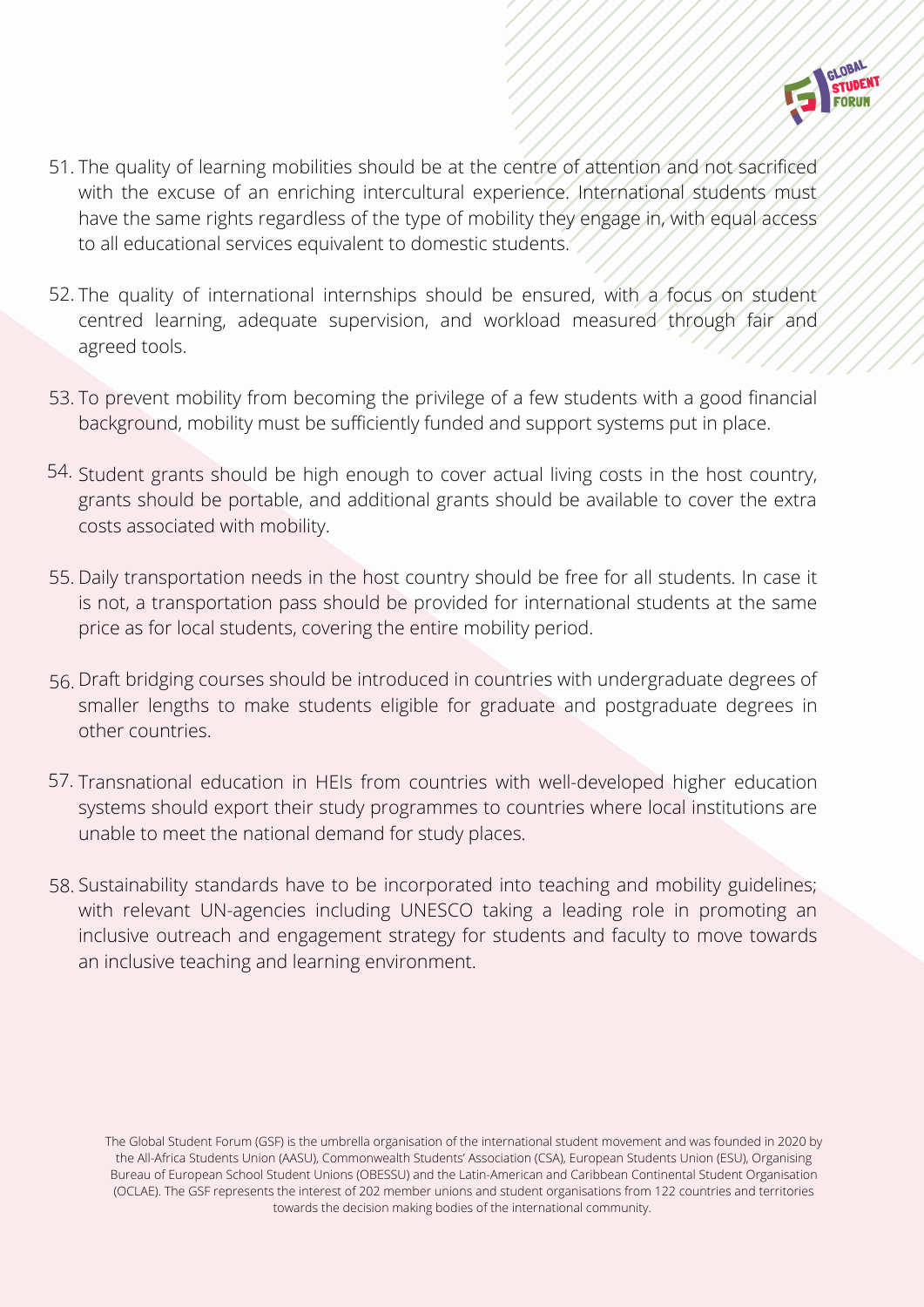

#### Inclusive, Fair and Democratic Digital Learning

- 59. The digital transformation of teaching and learning needs to partner with the development and implementation of teacher training programs and interactive learning strategies that engage students, while making it easier for students to use various educational softwares and adapt to the digital learning environment.
- Flipped classroom style approaches, appropriate funding for digital learning tools, public 60. and democratic governance, open platforms and control of the presence of private providers should be prioritised.
- 61. Asynchronous and blended learning systems consisting of both physical and online lectures should be adopted, ensuring that information is clearly transmitted and interactive sessions developed, thereby encouraging students to take an active part in the learning process.
- 62. Digital learning tools and mobile internet devices should be freely provided to students to enable the development of technological skills and knowledge necessary to mitigate the impacts of the COVID-19 pandemic, both in the immediate coping phase and in the period of economic recovery.
- Existing digital learning environments and online training systems need to be redesigned 63. and improved to cover more advanced technology, contributing to skills learning and the professional development of digital users.
- Student data needs to be protected and banned from being commercially used by HEIs 64. and educational authorities. Privacy invasive software tools for distance education need to be prohibited.

#### Climate Change and Environmental Justice

- Schools and universities should uphold local, national, regional, and global sustainability in 65. teaching, research and all their operations in order to fulfil their obligation towards creating more sustainable societies.
- Education for sustainable development is a central aspect of quality education and 66.students as well as teachers must be equipped to address the climate crisis and shape democratic, inclusive, and socially sustainable societies.

The Global Student Forum (GSF) is the umbrella organisation of the international student movement and was founded in 2020 by the All-Africa Students Union (AASU), Commonwealth Students' Association (CSA), European Students Union (ESU), Organising Bureau of European School Student Unions (OBESSU) and the Latin-American and Caribbean Continental Student Organisation (OCLAE). The GSF represents the interest of 202 member unions and student organisations from 122 countries and territories towards the decision making bodies of the international community.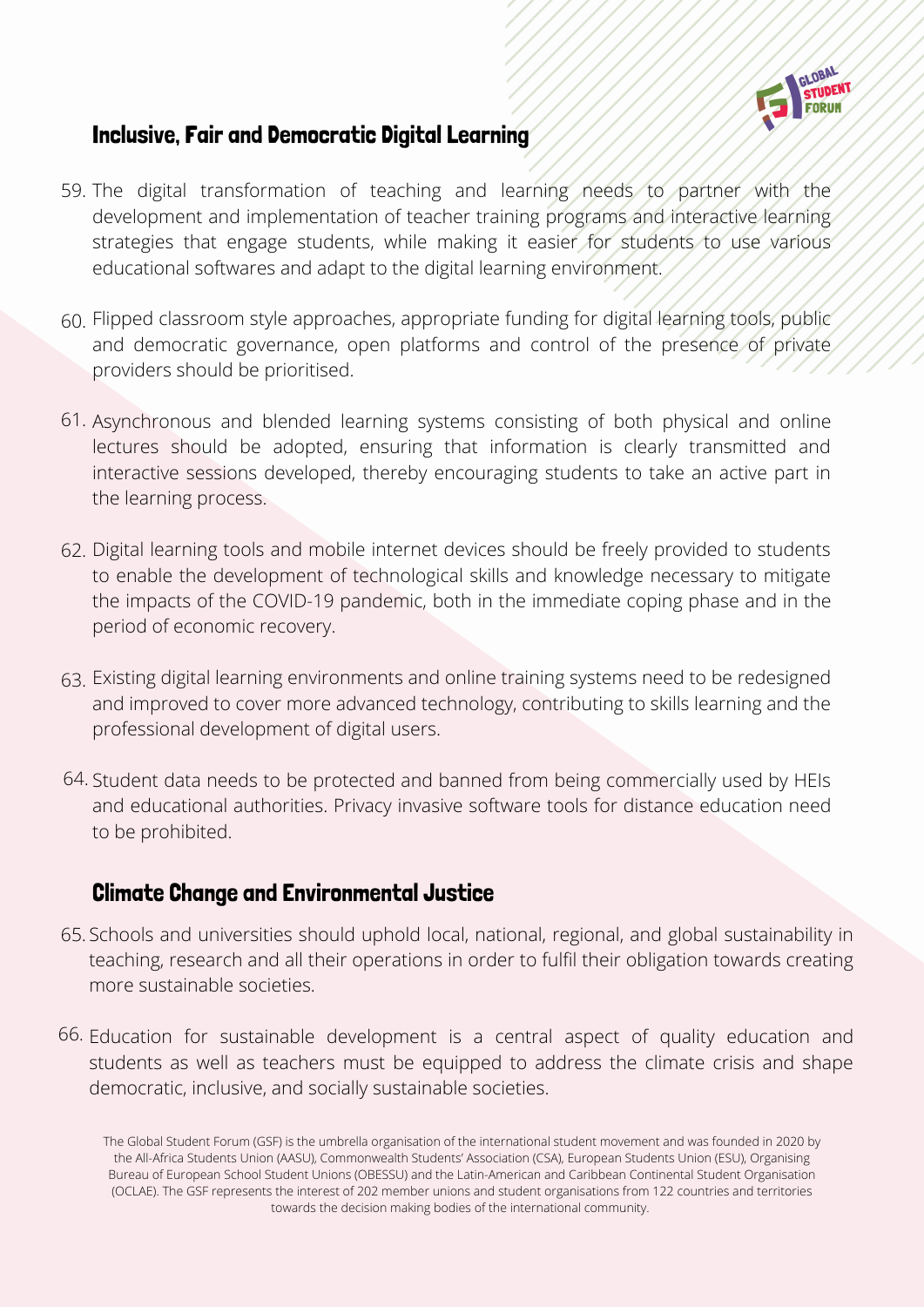

- Students should not only achieve climate literacy once they complete their education, 67. they should also be supported to carry out sustainability initiatives throughout their educational journey.
- The sustainable involvement of stakeholders in actions against climate change, and the 68. implementation of quality climate education as a crosscutting priority throughout higher education, need to be ensured to combat the climate crisis.
- 69. HEIs have a responsibility to promote investments aimed at reducing the ecological footprint, for instance by incentivising the usage of durable and/or biodegradable materials, promoting a circular economy approach and studying ways of self-producing energy through renewable resources.
- 70. All HEIs should make concrete action plans for reducing their greenhouse gas emissions to net-zero, with a goal of climate neutrality by 2030 in developed countries and by 2040 in developing countries.
- 71. All the emissions of HEIs must be mapped and reported in accordance with the GHGprotocol, including indirect emissions from Scope 3.
- 72. HEIs managing assets in funds must ensure that these funds are fossil-fuel free and live up to the UN Principles for Responsible Investment and respect human rights.
- 73. Sustainability should be a decisive factor in ethical guidelines and procurement deals within HEIs.
- 74. HEIs should have strict demands of climate neutral procurements and shall not make deals with oil, gas and coal companies that involve financing of petroleum and coal research, clearly incompatible with the commitments to reach the Sustainable Development Goals.

#### The Impact of COVID 19 on Higher Education

- States must make an unprecedented effort to finance educational recovery post-75. pandemic to prevent leaving a generation of students behind.
- $76.$  Responsibility for providing free, quality education to children who lost their parents during the pandemic must be upheld by states and international organisations.

The Global Student Forum (GSF) is the umbrella organisation of the international student movement and was founded in 2020 by the All-Africa Students Union (AASU), Commonwealth Students' Association (CSA), European Students Union (ESU), Organising Bureau of European School Student Unions (OBESSU) and the Latin-American and Caribbean Continental Student Organisation (OCLAE). The GSF represents the interest of 202 member unions and student organisations from 122 countries and territories towards the decision making bodies of the international community.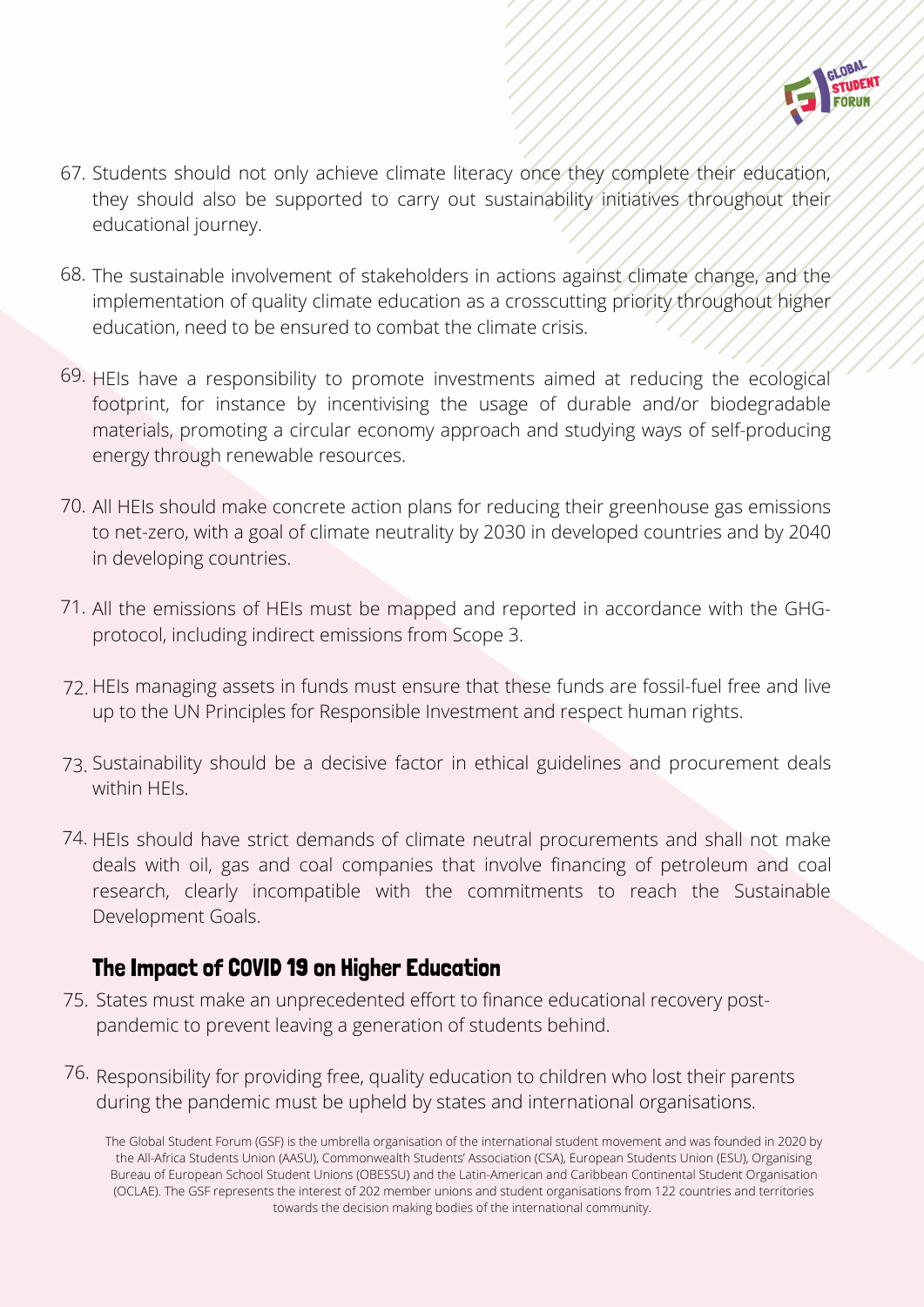

- More attention must be paid to the psychological well being of students and educators 77. in higher education. Regular dissemination of information on the importance of mental well being and psychological health should be prioritised via different means like social media, one-on-one conversations, and school counselling programs.
- The quantity, quality and accessibility of mental health counselling services needs to be 78. strengthened, enabling more students facing difficulties to seek professional help, combating the persisting stigma associated with mental health issues.
- 79. Vaccine equity and full implementation of vaccination efforts, even in the remotest areas of the world, needs to be ensured to prevent the COVID-19 pandemic from fully reemerging again and disrupting education for more years to come.
- 80. Holistic and timely planned vaccination campaigns, with meaningful local community involvement should be undertaken, alongside a robust multi-sectoral partnership to ensure vaccination coverage in rural areas needs to be ensured.

The Global Student Forum (GSF) is the umbrella organisation of the international student movement and was founded in 2020 by the All-Africa Students Union (AASU), Commonwealth Students' Association (CSA), European Students Union (ESU), Organising Bureau of European School Student Unions (OBESSU) and the Latin-American and Caribbean Continental Student Organisation (OCLAE). The GSF represents the interest of 202 member unions and student organisations from 122 countries and territories towards the decision making bodies of the international community.